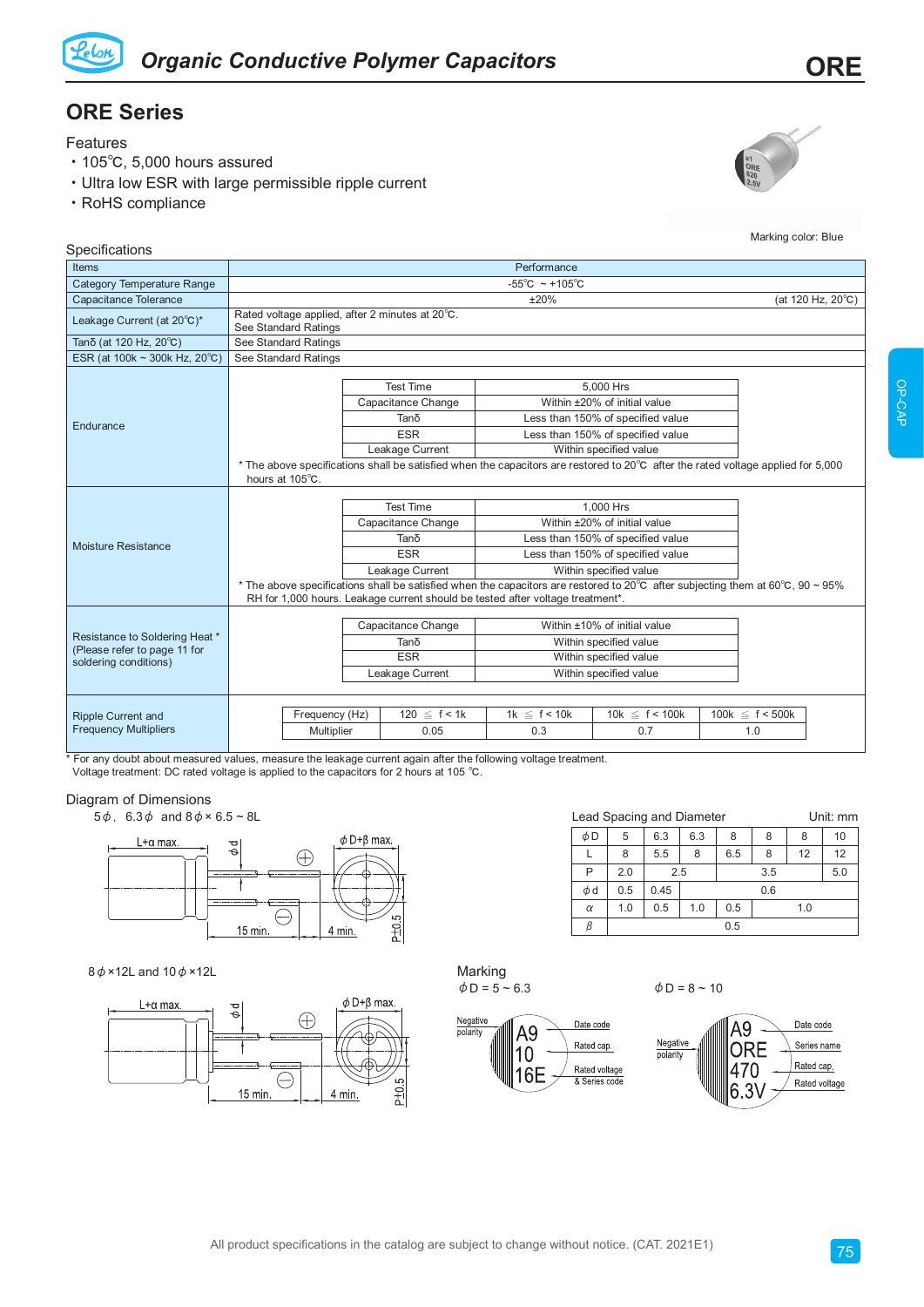

Dimension: φD×L(mm)

| <b>Standard Ratings</b><br>Ripple Current: mA/rms at 100k Hz, 105°C |                      |                          |                        |                                                       |                 |                                                                                               |                                           |
|---------------------------------------------------------------------|----------------------|--------------------------|------------------------|-------------------------------------------------------|-----------------|-----------------------------------------------------------------------------------------------|-------------------------------------------|
| Rated Volt.<br>(V)                                                  | Surge Voltage<br>(V) | Capacitance<br>$(\mu F)$ | Size<br>$\phi$ D×L(mm) | $Tan\delta$<br>$(120 \text{ Hz}, 20^{\circ}\text{C})$ | LC<br>$(\mu A)$ | ESR<br>$(m\Omega/\text{at} 100\text{k} \sim 300\text{k Hz}, 20^{\circ}\text{C} \text{ max.})$ | Rated R. C.<br>(mA/rms at 100k Hz, 105°C) |
|                                                                     |                      | 100                      | $5 \times 8$           |                                                       |                 | $\overline{7}$                                                                                | 4,180                                     |
|                                                                     |                      |                          | $5 \times 8$           | 0.10                                                  |                 | $\overline{7}$                                                                                | 4,180                                     |
|                                                                     |                      | 330                      | $6.3 \times 8$         |                                                       |                 | $\,$ 5 $\,$                                                                                   | 5,900                                     |
|                                                                     |                      | 390                      | $6.3 \times 5.5$       | 0.12                                                  |                 | $10$                                                                                          | 3,900                                     |
|                                                                     |                      |                          | $5 \times 8$           | 0.10                                                  | 500             | $\boldsymbol{7}$                                                                              | 4,180                                     |
|                                                                     |                      | 470                      | $6.3 \times 8$         |                                                       |                 | $\,$ 5 $\,$                                                                                   | 5,900                                     |
|                                                                     |                      | 560<br>820               | $5 \times 8$           |                                                       |                 | $\boldsymbol{7}$                                                                              | 4,180                                     |
| 2.5V(0E)                                                            | $2.9\,$              |                          | $6.3 \times 5.5$       | 0.12                                                  |                 | $10$                                                                                          | 3,900                                     |
|                                                                     |                      |                          | $6.3 \times 8$         |                                                       |                 | $\,$ 5 $\,$                                                                                   | 5,900                                     |
|                                                                     |                      |                          | $8\times8$             | 0.10                                                  | 280             | $\bf 8$                                                                                       | 4,700                                     |
|                                                                     |                      |                          | $6.3 \times 8$         |                                                       |                 | $\,$ 5 $\,$                                                                                   | 5,900                                     |
|                                                                     |                      |                          | $8 \times 8$           |                                                       | 500             |                                                                                               |                                           |
|                                                                     |                      |                          | $8 \times 12$          |                                                       |                 | $\boldsymbol{7}$                                                                              | 6,100                                     |
|                                                                     |                      | 1,000                    | $8 \times 8$           |                                                       |                 |                                                                                               |                                           |
|                                                                     |                      | 2,700                    | $10 \times 12$         |                                                       | 1,350           | 10                                                                                            | 5,560                                     |
|                                                                     |                      |                          | $6.3 \times 8$         |                                                       |                 |                                                                                               | 5,600                                     |
|                                                                     |                      | 560                      | $8 \times 8$           |                                                       | 500             | $\boldsymbol{7}$                                                                              | 6,100                                     |
| 4V(0G)                                                              | 4.6                  |                          | $8 \times 12$          | 0.10                                                  |                 |                                                                                               |                                           |
|                                                                     |                      | 680                      | $8 \times 12$          |                                                       | 544             |                                                                                               |                                           |
|                                                                     |                      | 820                      | $10 \times 12$         |                                                       | 656             |                                                                                               | 6,640                                     |
|                                                                     |                      | 470                      | $6.3 \times 8$         | 0.10                                                  | 592             | $\boldsymbol{7}$                                                                              | 5,600                                     |
|                                                                     |                      |                          | $8 \times 8$           |                                                       |                 | $\bf 8$                                                                                       | 5,700                                     |
|                                                                     |                      |                          | $8 \times 12$          |                                                       |                 | 8                                                                                             | 5,700                                     |
| 6.3V(0J)                                                            | $7.2\,$              | 560<br>680               | $6.3 \times 8$         |                                                       | 706             | $\boldsymbol{7}$                                                                              | 5,600                                     |
|                                                                     |                      |                          | $8 \times 8$           |                                                       | 706             |                                                                                               | 6,100                                     |
|                                                                     |                      |                          | $10 \times 12$         |                                                       | 857             |                                                                                               | 6,640                                     |
|                                                                     |                      | 1,500                    | $10 \times 12$         |                                                       | 1,890           | $10$                                                                                          | 5,560                                     |
| 10V(1A)                                                             | 12.0                 | 270                      | $8 \times 6.5$         | 0.12                                                  | 500             | 22                                                                                            | 3,220                                     |
| 16V (1C)                                                            |                      | 100                      | $6.3 \times 5.5$       | 0.10                                                  | 320             | 24                                                                                            | 2,490                                     |
|                                                                     |                      |                          | $6.3 \times 8$         |                                                       | 480             | 10                                                                                            | 4,680                                     |
|                                                                     |                      | 150                      | $6.3 \times 5.5$       |                                                       | 500             | $24\,$                                                                                        | 2,490                                     |
|                                                                     |                      |                          | $8\times6.5$           | 0.12                                                  | 500             | 22                                                                                            | 3,220                                     |
|                                                                     |                      | 180                      | $8 \times 8$           | 0.10                                                  | 576             | 10                                                                                            | 5,000                                     |
|                                                                     |                      |                          | $8 \times 12$          |                                                       | 576             | $16\,$                                                                                        | 4,360                                     |
|                                                                     | 18.0                 | 220                      | $8 \times 6.5$         |                                                       | 500             | 13                                                                                            | 4,150                                     |
|                                                                     |                      | 270                      | $6.3 \times 8$         |                                                       | 864             | $10$                                                                                          | 5,080                                     |
|                                                                     |                      |                          | $8 \times 6.5$         |                                                       |                 | $13$                                                                                          | 4,150                                     |
|                                                                     |                      |                          | $8 \times 8$           |                                                       |                 | 10                                                                                            | 5,000                                     |
|                                                                     |                      |                          | $8 \times 12$          |                                                       |                 | 11                                                                                            | 5,000                                     |
|                                                                     |                      | 470                      | $8 \times 8$           | 0.12                                                  | 1,504           | 8                                                                                             | 5,400                                     |
|                                                                     |                      |                          | $10 \times 12$         | 0.10                                                  | 1,504           | $10$                                                                                          | 6,100                                     |
|                                                                     |                      | 560                      | $8 \times 12$          | 0.12                                                  | 1,792           | 14                                                                                            | 4,950                                     |
|                                                                     |                      | 1000                     | $10 \times 12$         | 0.12                                                  | 3,200           | 12                                                                                            | 5,400                                     |